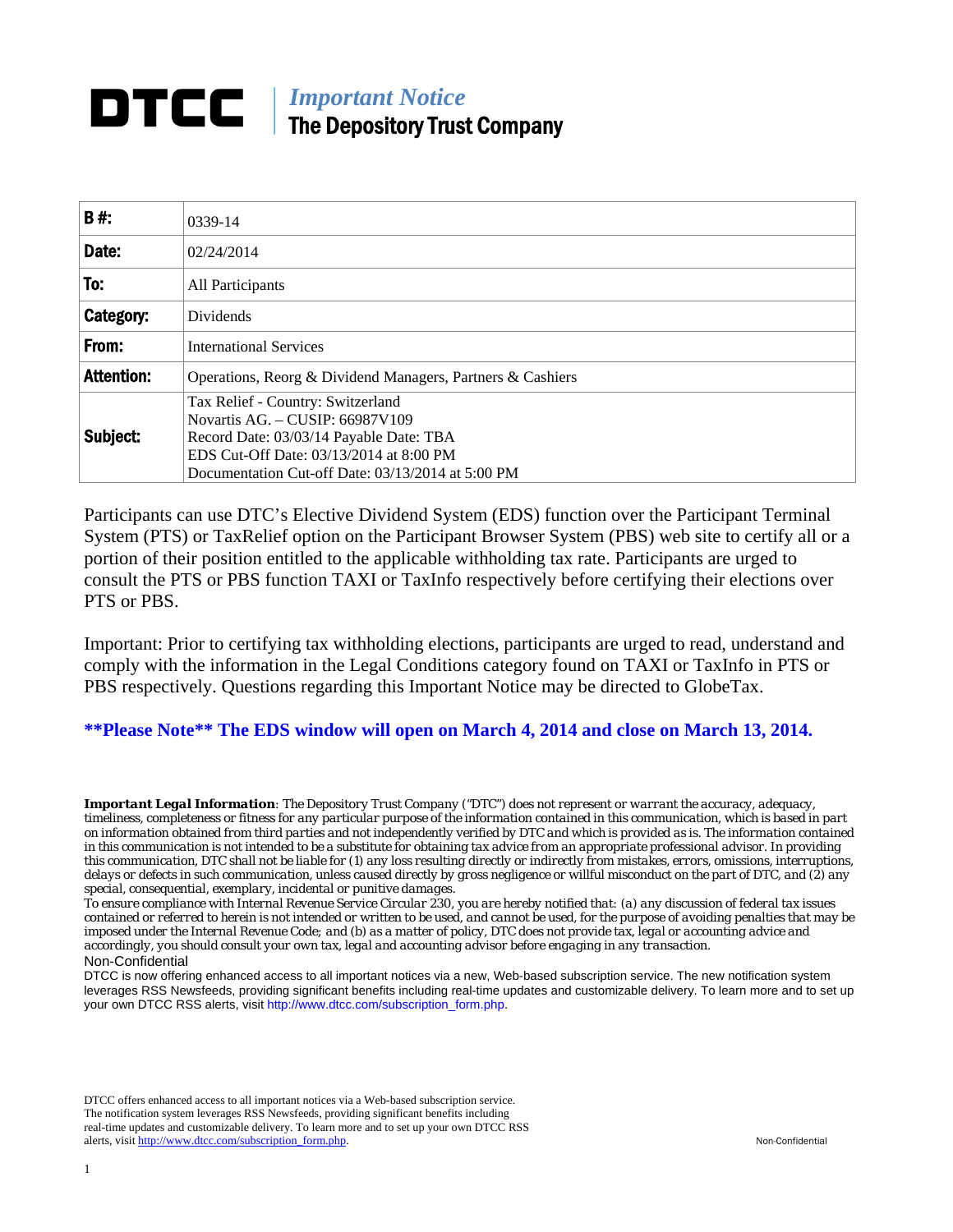# J.P.Morgan

**NOVARTIS AG** has announced a cash dividend. JPMORGAN acts as the sole Depositary bank for the company's American Depositary Receipt ("ADR") program.

Participants can use DTC's Elective Dividend System (EDS) function over the Participant Terminal System (PTS) or Tax Relief option on the Participant Browser System (PBS) web site to certify all or a portion of their position entitled to the applicable withholding tax rate. Use of EDS will permit entitlement amounts to be paid through DTC.

On ADR Pay Date, all U.S. holders will have the opportunity to receive their full treaty benefits as outlined in the "Relief-At-Source ("EDS") Eligibility Matrix". All non-U.S. holders and uncertified holders will receive this dividend net of the full Swiss statutory withholding tax of 35% with the possibility to reclaim as outlined in the "Long-Form Eligibility Matrix". Please note that this notice only contains detailed instruction for U.S. holders.

#### **PLEASE NOTE THAT CLAIMS MAY POTENTIALLY BE AUDITED:**

THE SWISS FEDERAL TAX ADMINISTRATION MAY CHOOSE TO ASK FOR FURTHER INFORMATION WITHIN 3 YEARS OF A DIVIDEND EVENT. BY FILING FOR RECLAIM, YOU AGREE TO COMPLY WITH ANY REQUESTS MADE BY THE TAX AUTHORITY. REQUESTS FOR FURTHER INFORMATION MAY INCLUDE, BUT ARE NOT LIMITED TO; FULL OWNERSHIP DISCLOSURE, TRANSACTION HISTORY INCLUDING BORROWING AND LENDING, AND CASH FLOW ANALYSIS OF ANY HEDGING TRANSACTIONS USING FINANCIAL DERIVATIVES.

### **DIVIDEND EVENT DETAILS**

| <b>COUNTRY OF ISSUANCE</b> | <b>SWITZERLAND</b> |
|----------------------------|--------------------|
| ISSUE                      | NOVARTIS AG        |
| CUSIP#                     | 66987V109          |
| <b>DEPOSITARY</b>          | <b>JPMORGAN</b>    |
| <b>RATIO</b>               | $1$ ORD : 1 ADR    |
| ORDINARY RECORD DATE       | MARCH 3, 2014      |
| <b>ORDINARY PAY DATE</b>   | MARCH 4, 2014      |
| <b>ADR RECORD DATE</b>     | MARCH 3, 2014      |
| <b>ADR PAY DATF</b>        | <b>TBA</b>         |
| ORD GROSS DIVIDEND RATE    | CHF 2.45           |
| FX RATE (APPROXIMATE)      | 0.9012             |
| ADR GROSS DIVIDEND RATE    | \$TBA              |
| STATUTORY WHT RATF         | 35%                |

| <b>CHARGES &amp; DEADLINES</b>                                               |                                            |                                 |                                                      |                                                                                                      |                                                               |  |  |
|------------------------------------------------------------------------------|--------------------------------------------|---------------------------------|------------------------------------------------------|------------------------------------------------------------------------------------------------------|---------------------------------------------------------------|--|--|
| <b>FILING METHOD</b>                                                         | <b>BATCH</b>                               | <b>PAYMENT</b><br><b>METHOD</b> | <b>DEPOSITARY</b><br><b>SERVICE</b><br><b>CHARGE</b> | <b>MINIMUM</b><br><b>SERVICE</b><br><b>CHARGE</b><br><b>PER</b><br><b>BENEFICIAL</b><br><b>OWNER</b> | <b>FINAL SUBMISSION</b><br><b>DEADLINE</b><br>(ALL TIMES EST) |  |  |
| <b>RELIEF AT SOURCE:</b><br><b>OPEN ONLY TO U.S.</b><br><b>BENEFICIARIES</b> | PAYMENT ON ADR PAY<br><b>DATE</b>          | <b>VIA DTC</b>                  | \$0.0075 per ADR                                     | \$0                                                                                                  | MARCH 13, 2014, 5:00<br>P.M.                                  |  |  |
| LONG-FORM: U.S.<br><b>BENEFICIARIES</b>                                      | POST-EDS PROCESS:<br><b>ANNUAL BATCHES</b> | <b>CHECK</b>                    | \$0.01 per ADR                                       | \$25.00                                                                                              | DECEMBER 1, 2017                                              |  |  |
| LONG-FORM: NON-U.S.<br><b>BENEFICIARIES</b>                                  | <b>POST-EDS PROCESS:</b><br><b>ONGOING</b> | <b>CHECK</b>                    | \$0.01 per ADR                                       | \$25.00                                                                                              | DECEMBER 1, 2017                                              |  |  |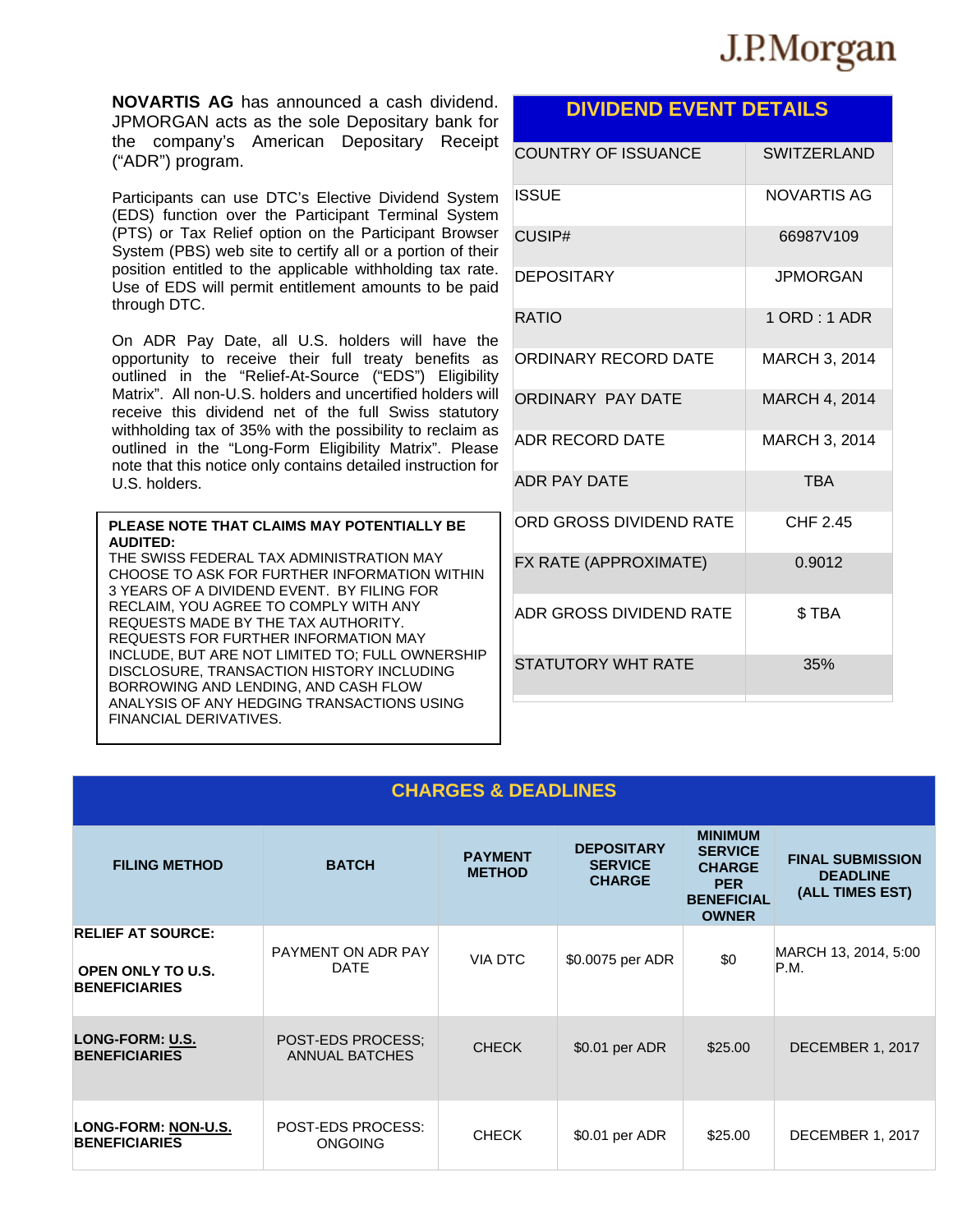## **U.S. EDS ELECTION/ RELIEF AT SOURCE/ U.S. BATCH PROCESS ELIGIBILITY MATRIX**

### **(PLEASE NOTE THAT ALL SHARE ELECTIONS MADE VIA DTC MUST MATCH THE BENEFICIARY LISTINGS ON THE REQUIRED APPENDIXES)**

| <b>RATE DESCRIPTION</b>                                                                                                                                                                                                                                                                                                                                                                                                                                                                                                                                                                                                                                                                                                                                                                                               | <b>RECLAIM</b><br><b>RATE</b> | <b>ELIGIBLE RESIDENTS</b>                                                                                                                                                                                                                                                                                                                                                                                                               | <b>DOCUMENTATION REQUIRED</b>                                                                                                                                                                                           |  |  |
|-----------------------------------------------------------------------------------------------------------------------------------------------------------------------------------------------------------------------------------------------------------------------------------------------------------------------------------------------------------------------------------------------------------------------------------------------------------------------------------------------------------------------------------------------------------------------------------------------------------------------------------------------------------------------------------------------------------------------------------------------------------------------------------------------------------------------|-------------------------------|-----------------------------------------------------------------------------------------------------------------------------------------------------------------------------------------------------------------------------------------------------------------------------------------------------------------------------------------------------------------------------------------------------------------------------------------|-------------------------------------------------------------------------------------------------------------------------------------------------------------------------------------------------------------------------|--|--|
| <b>FAVORABLE - 15%</b>                                                                                                                                                                                                                                                                                                                                                                                                                                                                                                                                                                                                                                                                                                                                                                                                | 20%                           | <b>U.S. INDIVIDUALS</b><br>(INCLUDES INDIVDUAL IRAS & SEPS)                                                                                                                                                                                                                                                                                                                                                                             | 1. APPENDIX A                                                                                                                                                                                                           |  |  |
| <b>FAVORABLE - 15%</b>                                                                                                                                                                                                                                                                                                                                                                                                                                                                                                                                                                                                                                                                                                                                                                                                | 20%                           | <b>U.S. CORPORATIONS</b><br>(DOES NOT INCLUDE S-CORPS, AND<br>PARTNERSHIPS)                                                                                                                                                                                                                                                                                                                                                             | IF THE COMPANY HOLDS LESS THAN 40,816<br><b>ADRS:</b><br>1. APPENDIX B<br>IF THE COMPANY HOLDS 40,816 ADRS OR<br><b>MORE:</b><br>1. APPENDIX B<br>2. IRS FORM 6166                                                      |  |  |
| <b>FAVORABLE - 15%</b>                                                                                                                                                                                                                                                                                                                                                                                                                                                                                                                                                                                                                                                                                                                                                                                                | 20%                           | <b>CHARITIES AND FOUNDATIONS</b><br>(ALSO KNOWN AS U.S. OTHER ENTITIES)                                                                                                                                                                                                                                                                                                                                                                 | IF THE CHARITY HOLDS LESS THAN 40,816<br><b>ADRS:</b><br>1. APPENDIX C<br>IF THE CHARITY HOLDS 40,816 ADRS OR<br><b>MORE:</b><br>1. APPENDIX C<br>2. IRS FORM 6166                                                      |  |  |
| <b>FAVORABLE - 15%</b>                                                                                                                                                                                                                                                                                                                                                                                                                                                                                                                                                                                                                                                                                                                                                                                                | 20%                           | <b>PENSIONS LACKING A FORM 6166 WHILE ALSO</b><br><b>HOLDING LESS THAN 40,816 ADRS</b><br>(PLEASE ELECT THESE SHARES IN THE "OTHER"<br>CATEGORY ON DTCC'S EDS )                                                                                                                                                                                                                                                                         | IF THE PENSION HOLDS LESS THAN 40,816<br><b>ADRS:</b><br>1. APPENDIX C<br>IF THE PENSION HOLDS 40,816 ADRS OR<br><b>MORE:</b><br>1. MUST FILE REQUIRED DOCS AS<br>EXEMPT OR RECEIVE UNFAVORABLE<br>35% TAX RATE         |  |  |
| <b>FAVORABLE - 15%</b>                                                                                                                                                                                                                                                                                                                                                                                                                                                                                                                                                                                                                                                                                                                                                                                                | 20%                           | <b>U.S. RICS</b><br><b>REGULATED INVESTMENT COMPANIES</b><br>A mutual fund, real estate investment trust (REIT) or IF THE ENTITY HOLDS 40,816 ADRS OR MORE:<br>unit investment trust (UIT) that is eligible to pass the<br>taxes on capital gains, dividends or interest earned<br>on fund investments, directly to clients or individual<br>investors.<br>(>95% OF RIC'S OWNERS MUST BE U.S.<br>RESIDENTS IN ORDER TO RECEIVE RECLAIM) | IF THE RIC HOLDS LESS THAN 40,816 ADRS:<br>1. APPENDIX D<br>1. APPENDIX D<br>IRS FORM 6166<br>2.<br>82R FORM: PERCENTAGE<br>3.<br>BREAKDOWN OF DIRECT AND<br>INDIRECT HOLDERS WITHIN THE<br>REGULATED INVESTENT COMPANY |  |  |
| <b>FAVORABLE - 15%</b>                                                                                                                                                                                                                                                                                                                                                                                                                                                                                                                                                                                                                                                                                                                                                                                                | 20%                           | U.S. PARTNERSHIPS, S-CORPS, TRUSTS AND<br><b>ESTATES</b><br>(ALSO KNOWN AS U.S. TRANSPARENT<br>ENTITIES)                                                                                                                                                                                                                                                                                                                                | IF THE TRANSPARENT ENTITY HOLDS LESS<br><b>THAN 10,204 ADRS:</b><br>1. APPENDIX E<br>IF THE TRANSPARENT ENTITY HOLDS 10,204<br><b>ADRS OR MORE:</b><br>1. APPENDIX E<br>2. IRS FORM 6166                                |  |  |
| EXEMPT - 0%                                                                                                                                                                                                                                                                                                                                                                                                                                                                                                                                                                                                                                                                                                                                                                                                           | 35%                           | <b>U.S. PENSIONS WITH FORM 6166</b><br>UNDER IRS SECTIONS 401(a), 457(b), 403(b),<br>457(g) under Ruling 81-100, 584 and 7701(j)                                                                                                                                                                                                                                                                                                        | 1. APPENDIX F<br>2. IRS FORM 6166                                                                                                                                                                                       |  |  |
| <b>THE U.S LONG FORM PROCEDURE:</b><br>AS DICTATED BY THE SWISS TAX AUTHORITIES, CLAIMS FOR U.S. RESIDENTS ARE FILED ANNUALLY IN A BATCH<br>PROCESS. THE SCHEDULED BATCH FILING DATES AS FOLLOWS:<br>POST PAYABLE REFUND U.S. BATCH#1: SEPTEMBER 2014<br>POST PAYABLE REFUND U.S. BATCH #2: SEPTEMBER 2015<br>POST PAYABLE REFUND U.S. BATCH #3: SEPTEMBER 2016<br>POST PAYABLE REFUND U.S. BATCH #4: DECEMBER 2017<br>DOCUMENTATION MUST BE RECEIVED BY GLOBETAX BY THE FIRST DAY OF THE BATCH MONTH TO BE<br><b>INCLUDED IN THAT BATCH.</b><br>AS OF PUBLISHING DATE, THE REQUIREMENTS FOR THE U.S. LONG FORM PROCESS ARE IDENTICAL TO THOSE OUTLINED IN<br>THE U.S. QUICK AT SOURCE PROCEDURE, WITH THE EXCEPTION THAT THERE IS NO EDS ELECTION PERIOD, AND REFUNDS<br>WILL BE PAID TO DTC PARTICIPANTS VIA CHECK. |                               |                                                                                                                                                                                                                                                                                                                                                                                                                                         |                                                                                                                                                                                                                         |  |  |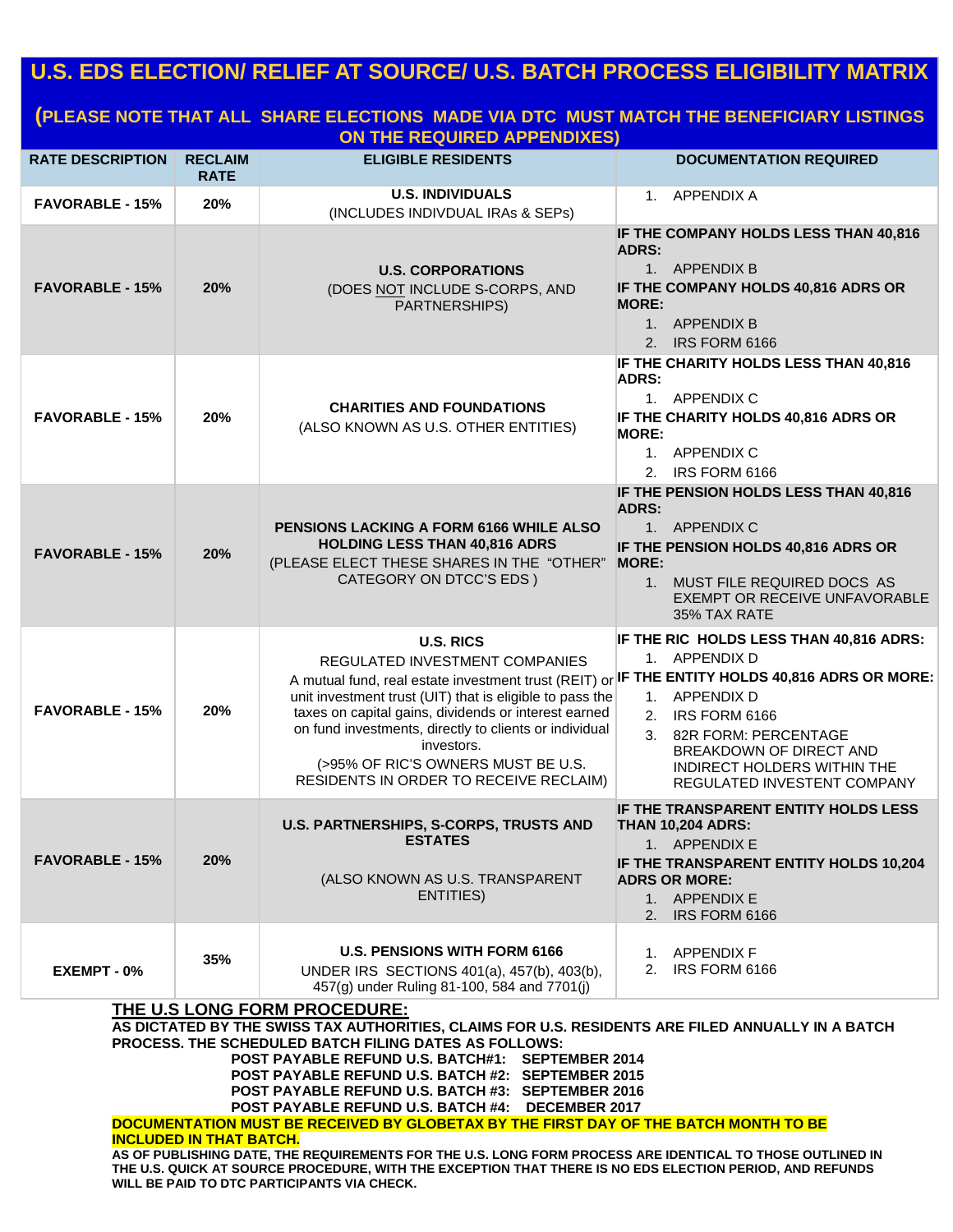## **DESCRIPTION OF DOCUMENTATION FOR U.S. HOLDERS**

| <b>DOCUMENT NAME</b>                                                                                       | <b>DESCRIPTION</b>                                                                                                                                                                                                                                                                                                                                                                                                                                           | <b>SIGNATURE</b><br><b>REQUIREMENT</b>                                                               | <b>WHEN IS THIS DOCUMENT</b><br><b>MANDATORY?</b>                                                                                                                                                                                                                              |
|------------------------------------------------------------------------------------------------------------|--------------------------------------------------------------------------------------------------------------------------------------------------------------------------------------------------------------------------------------------------------------------------------------------------------------------------------------------------------------------------------------------------------------------------------------------------------------|------------------------------------------------------------------------------------------------------|--------------------------------------------------------------------------------------------------------------------------------------------------------------------------------------------------------------------------------------------------------------------------------|
| <b>APPENDIX A</b>                                                                                          | AN AGGREGATED LISTING OF THE NAME ADDRESS<br>AND TAX IDENTIFICATION NUMBER OF ALL HOLDERS<br>SEEKING RECLAIM FOR SHARES HELD WITH THE DTC<br>PARTICIPANT ELECTING THE SHARES UNDER THE<br>HEADER OF "U.S. INDIVIDUALS."                                                                                                                                                                                                                                      | DTC PARTICIPANT                                                                                      | AN APPENDIX A IS REQUIRED FOR<br><b>ALL INDIVIDUAL HOLDERS</b><br><b>SEEKING RECLAIM REGARDLESS</b><br>OF SHARE AMOUNT HELD.                                                                                                                                                   |
| <b>APPENDIX B</b>                                                                                          | AN AGGREGATED LISTING OF THE NAME ADDRESS<br>AND TAX IDENTIFICATION NUMBER OF ALL HOLDERS<br>SEEKING RECLAIM FOR SHARES HELD WITH THE DTC<br>PARTICIPANT ELECTING THE SHARES UNDER THE<br>HEADING OF "U.S. CORPS/CORPORATIONS." PLEASE<br>NOTE THAT S-CORPS AND PARTNERSHIPS CANNOT<br>FILE AS CORPS, THEY MUST BE FILED UNDER<br>"TRANSPARENT ENTITIES."                                                                                                    | <b>DTC PARTICIPANT</b>                                                                               | AN APPENDIX B IS REQUIRED FOR<br>ALL COMPANIES/CORPS SEEKING<br><b>RECLAIM REGARDLESS OF SHARE</b><br><b>AMOUNT HELD.</b>                                                                                                                                                      |
| <b>IRS FORM 6166</b><br>FOR:<br><b>CORPS</b>                                                               | ISSUED BY THE INTERNAL REVENUE SERVICE,<br>STATING THE NAME AND TAX PAYER IDENTIFICATION<br>NUMBER OF THE CORPORATION. IT MUST BE DATED<br>WITHIN 3 YEARS OF THE DIVIDEND EVENT. AN<br>ORIGINAL IS NOT REQUIRED A PDF SCAN IS<br>PREFFERED.                                                                                                                                                                                                                  | N/A                                                                                                  | <b>WHEN THE COMPANY/CORP HELD</b><br>40,816 ADRS OF NOVARTIS ON THE<br>2014 RECORD DATE: THE<br><b>EQUIVALENT OF A GROSS</b><br><b>DIVIDEND AMOUNT OF CHF 100,000</b><br>OR GREATER, A 6166 IS REQUIRED.                                                                       |
| <b>APPENDIX C</b>                                                                                          | AN AGGREGATED LISTING OF THE NAME ADDRESS<br>AND TAX IDENTIFICATION NUMBER OF ALL U.S.<br>501(C)(3) ENTITIES SEEKING RECLAIM FOR SHARES<br>HELD WITH THE DTC PARTICIPANT ELECTING THE<br>SHARES UNDER THE HEADING OF "U.S. OTHER."<br>PENSIONS WHICH LACK A 6166 AND ARE HOLDING<br>40,816 ADRS CAN FILE AS "OTHER" ON THE APPENDIX<br>C AS WELL.                                                                                                            |                                                                                                      | AN APPENDIX C IS REQUIRED FOR<br><b>ALL</b><br><b>CHARITIES/FOUNDATIONS/OTHER</b><br><b>SEEKING RECLAIM REGARDLESS</b><br>DTC PARTICIPANT OF SHARE AMOUNT HELD.<br>PENSIONS HOLDING LESS THAN<br>40,816, BUT LACK DOCS TO FILE<br><b>EXEMPT SHOULD ALSO BE LISTED</b><br>HERE. |
| <b>IRS FORM 6166</b><br>FOR:<br>"OTHER<br><b>ENTITIES</b> "                                                | ISSUED BY THE INTERNAL REVENUE SERVICE,<br>STATING THE NAME AND TAX PAYER IDENTIFICATION<br>NUMBER OF THE CORPORATION. IT MUST BE DATED<br>WITHIN 3 YEARS OF THE DIVIDEND EVENT. AN<br>ORIGINAL IS NOT REQUIRED A PDF SCAN IS<br>PREFFERED.                                                                                                                                                                                                                  | N/A                                                                                                  | <b>WHEN THE CHARITY/FOUNDATION</b><br>HELD 40,816 ADRS OF NOVARTIS<br>ON THE 2014 RECORD DATE: THE<br><b>EQUIVALENT OF A GROSS</b><br><b>DIVIDEND AMOUNT OF CHF 100,000</b><br>OR GREATER, A 6166 IS REQUIRED.                                                                 |
| <b>APPENDIX D</b>                                                                                          | AN AGGREGATED LISTING OF THE NAME ADDRESS<br>AND TAX IDENTIFICATION NUMBER OF ALL U.S.<br>ENTITIES SEEKING RECLAIM FOR SHARES HELD WITH<br>THE DTC PARTICIPANT ELECTING THE SHARES UNDER<br>THE HEADING OF "U.S. RICS."                                                                                                                                                                                                                                      | DTC PARTICIPANT                                                                                      | AN APPENDIX D IS REQUIRED FOR<br><b>ALL REGULATED INVESTMENT</b><br><b>COMPANIES (RICS) SEEKING</b><br><b>RECLAIM REGARDLESS OF SHARE</b><br><b>AMOUNT HELD.</b>                                                                                                               |
| <b>IRS FORM 6166</b><br><b>FOR:</b><br><b>REGULATED</b><br><b>INVESTMENT</b><br><b>COMPANIES</b><br>"RICS" | ISSUED BY THE INTERNAL REVENUE SERVICE,<br>STATING THE NAME AND TAX PAYER IDENTIFICATION<br>NUMBER OF THE REGULATED INVESTMENT COMPANY.<br>IT MUST BE DATED WITHIN 3 YEARS OF THE DIVIDEND<br>EVENT. AN ORIGINAL IS NOT REQUIRED A PDF SCAN IS<br>PREFFERED.                                                                                                                                                                                                 | N/A                                                                                                  | <b>WHEN THE RIC HELD 40,816ADRS</b><br>OF NOVARTIS ON THE 2014<br><b>RECORD DATE: THE EQUIVALENT</b><br>OF A GROSS DIVIDEND AMOUNT OF<br>CHF 100,000 OR GREATER, A 6166<br><b>IS REQUIRED.</b>                                                                                 |
| <b>FORM 82R</b>                                                                                            | PERCENTAGE BREAKDOWN OF DIRECT AND INDIRECT<br>HOLDERS WITHIN THE REGULATED INVESTMENT<br>COMPANY.                                                                                                                                                                                                                                                                                                                                                           | <b>REPRESENTATIVE</b><br>FOR THE RIC WITH<br><b>SIGNING RIGHTS</b><br>OR POWER OF<br><b>ATTORNEY</b> | WHEN THE RIC HELD 40,816 ADRS<br>OF NOVARTIS ON THE 2014<br><b>RECORD DATE: THE EQUIVALENT</b><br>OF A GROSS DIVIDEND AMOUNT OF<br>CHF 100,000 OR GREATER, AN 82R<br><b>FORM IS REQUIRED.</b>                                                                                  |
| <b>APPENDIX E</b>                                                                                          | AN AGGREGATED LISTING OF THE NAME ADDRESS<br>AND TAX IDENTIFICATION NUMBER OF FOR<br>TRANSPARENT ENTITIES (E.G. PARTNERSHIPS, S-<br>CORPS, TRUSTS AND ESTATES).<br>SHOULD THE TRANSPARENT ENTITY RECEIVE A<br>GROSS DIVIDEND OF CHF 25,000 OR GREATER (10,204<br>ADRS), A FULL DRILL DOWN OF THE UNDERLYING<br>HOLDERS, AND THE PERCENTAGE OF SHARES HELD<br>BY EACH UNDERLYING HOLDER WITHIN THE<br>TRANSPARENT ENTITY MUST BE LISTED ON THE<br>APPENDIX E. | DTC PARTICIPANT                                                                                      | AN APPENDIX E IS REQUIRED FOR<br>ALL "TRANSPARENT ENTITIES"<br><b>SEEKING RECLAIM REGARDLESS</b><br>OF SHARE AMOUNT HELD.                                                                                                                                                      |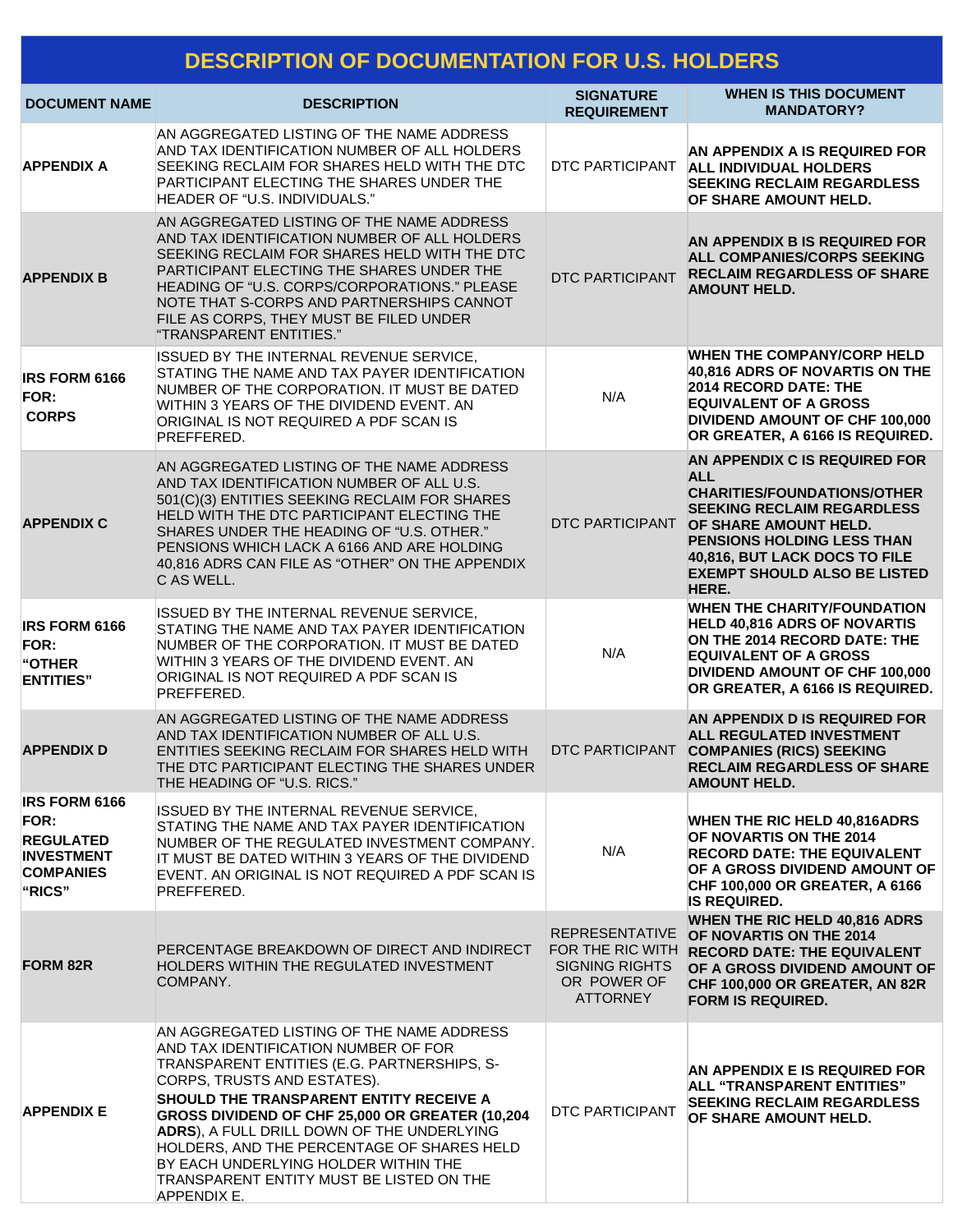## **DESCRIPTION OF DOCUMENTATION FOR U.S. HOLDERS CONTINUED**

| <b>DOCUMENT NAME</b>                                                                                               | <b>DESCRIPTION</b>                                                                                                                                                                                                                                                         | <b>SIGNATURE</b><br><b>REQUIREMENT</b> | <b>WHEN IS THIS DOCUMENT</b><br><b>MANDATORY?</b>                                                                                                                                                      |
|--------------------------------------------------------------------------------------------------------------------|----------------------------------------------------------------------------------------------------------------------------------------------------------------------------------------------------------------------------------------------------------------------------|----------------------------------------|--------------------------------------------------------------------------------------------------------------------------------------------------------------------------------------------------------|
| <b>IRS FORM 6166</b><br>FOR:<br>"TRANPARENTS"<br>(PARTNERSHIPS,<br><b>S-CORPS, TRUSTS,</b><br><b>AND, ESTATES)</b> | ISSUED BY THE INTERNAL REVENUE SERVICE,<br>STATING THE NAME AND TAX PAYER IDENTIFICATION<br>NUMBER OF THE PARTNERSHIPS, S-CORPS, TRUSTS,<br>AND ESTATES. IT MUST BE DATED WITHIN 3 YEARS<br>OF THE DIVIDEND EVENT. AN ORIGINAL IS NOT<br>REQUIRED A PDF SCAN IS PREFFERED. | N/A                                    | <b>WHEN THE TRANSPARENT HELD</b><br>10,204 ADRS OF NOVARTIS ON THE<br>2014 RECORD DATE: THE<br><b>EQUIVALENT OF A GROSS</b><br><b>DIVIDEND AMOUNT OF CHF 25,000</b><br>OR GREATER, A 6166 IS REQUIRED. |
| <b>APPENDIX F</b>                                                                                                  | AN AGGREGATED LISTING OF THE NAME ADDRESS<br>AND TAX IDENTIFICATION NUMBER FOR ALL<br>PENSIONS SEEKING RECLAIM AS "US EXEMPT."                                                                                                                                             |                                        | AN APPENDIX F IS REQUIRED FOR<br>DTC PARTICIPANT ALL "U.S EXEMPT PENSIONS"<br><b>SEEKING RECLAIM REGARDLESS</b><br>OF SHARE AMOUNT HELD.                                                               |
| <b>IRS FORM 6166</b><br>FOR:<br><b>PENSION</b>                                                                     | ISSUED BY THE INTERNAL REVENUE SERVICE.<br>STATING THE NAME AND TAX PAYER IDENTIFICATION<br>NUMBER OF THE PENSION. IT MUST BE DATED WITHIN<br>3 YEARS OF THE DIVIDEND EVENT, AND MUST<br>MENTION EITHER 401(A) AND 501(A) OR RULE 81-100<br>FOR EXEMPT PENSION CLAIMS.     | N/A                                    | A 6166 IS REQUIRED FOR ALL "U.S.<br><b>EXEMPT PENSIONS" SEEKING</b><br><b>RECLAIM REGARDLESS OF SHARE</b><br><b>AMOUNT HELD.</b>                                                                       |
| <b>POWER OF</b><br><b>ATTORNEY</b>                                                                                 | A COPY OF POWER OF ATTORNEY BETWEEN THE<br>BENEFICIAL OWNER AND THE FINANCIAL INSTITUTION<br>SEEKING RECLAIM.                                                                                                                                                              | <b>BENEFICAL</b><br><b>OWNER</b>       | <b>SUBMISSION IS NOT COMPULSORY:</b><br><b>HOWEVER THE SWISS TAX</b><br><b>AUTHORITY RESERVES THE RIGHT</b><br>TO REQUEST A POWER OF<br><b>ATTORNEY AT ANY TIME.</b>                                   |

|                                                          | <b>REQUIREMENTS TO QUALIFY FOR U.S. TREATY BENEFITS</b>                                                                                                                                                                                                                                                                                                                                                                                                                                                                                                                                                                                                                                                                                                                                                             |
|----------------------------------------------------------|---------------------------------------------------------------------------------------------------------------------------------------------------------------------------------------------------------------------------------------------------------------------------------------------------------------------------------------------------------------------------------------------------------------------------------------------------------------------------------------------------------------------------------------------------------------------------------------------------------------------------------------------------------------------------------------------------------------------------------------------------------------------------------------------------------------------|
| <b>CATEGORY</b>                                          | <b>DESCRIPTION / CLARIFICATION</b>                                                                                                                                                                                                                                                                                                                                                                                                                                                                                                                                                                                                                                                                                                                                                                                  |
| <b>U.S. INDIVIDUAL</b>                                   | U.S. citizens or "green card" holders are only considered as resident in the United States if they have a<br>substantial presence, permanent home, or habitual abode in the United States.<br>Additionally, Individual retirement accounts (IRAs) and Simplified employee pension plans (SEPs) should be<br>included within this Option.                                                                                                                                                                                                                                                                                                                                                                                                                                                                            |
| <b>U.S. CORPORATIONS</b>                                 | Is a corporation (other than a RIC or an S-Corporation) created or organized under the laws of the United<br>States. To be considered eligible, the corporation must qualify under at least one of several "tests"<br>recognized under Article 22 Limitation of Benefits of the 1998 U.S. - Switzerland Tax Convention. Among<br>the most common tests are:<br>activity test: the corporation must conduct an active trade or business in the United States.<br>a)<br>predominant interest test: more than 50% of the owners of the company must be United<br>b)<br>States residents.<br>Stock exchange test: the corporation or the ultimate beneficial owner of a predominant<br>C)<br>interest in the corporation is primarily and regularly traded on a recognized stock exchange.                              |
|                                                          | <b>CHARITIES AND FOUNDATIONS</b> An "Other Entity" such as a charitable entity, endowment, foundation, or religious organization created under<br>the laws of the United States. Exempt organizations under the I.R.S heading of 501 (C)(3).                                                                                                                                                                                                                                                                                                                                                                                                                                                                                                                                                                        |
| U.S. PARTNERSHIPS, S-CORPS,<br><b>TRUSTS AND ESTATES</b> | U.S. partnership, S-Corp, estate or trust, created or organized under the laws of the United States are eligible<br>to the extent that the dividend income is subject to tax, either in the hands of the entities or in the hands of<br>their partners or beneficiaries that are U.S. residents. Therefore, these transparent entities are only entitled to<br>receive the favorable tax treatment on the percentage of ADRs which are owned by U.S. residents.                                                                                                                                                                                                                                                                                                                                                     |
| <b>REGULATED</b><br><b>INVESTMENTCOMPANIES</b>           | A RIC is considered is eligible when it is created or organized under the laws of the United States and more<br>than ninety-five percent (95%) of the beneficial owners of the RIC are residents of the U.S RICs which meet<br>this requirement will receive favorable tax treatment on one hundred percent (100%) of their record date<br>position. Note: RICs which are made up of ninety-five percent (95%) or less of United States residents<br>are only entitled to receive the favorable tax treatment on the percentage of shares which are owned<br>by U. S. residents.                                                                                                                                                                                                                                    |
| <b>U.S. EXEMPT PENSION</b>                               | Is a pension plan or retirement arrangement exempt in the United States of which more than half of the<br>beneficial owners are residents of the United States. Eligible U.S. pension plans or other retirement<br>arrangements generally include U.S. resident tax exempt trusts providing pension or retirement benefits under<br>Internal Revenue Code (IRC) section 401(a) for qualified pension plans, profit sharing plans (including 401(k)<br>arrangements), and stock bonus plans. Additionally, non-qualified plans defined under IRC sections 457 (b)<br>- deferred compensation plans of state and local governments and tax exempt organizations and 403 (b) -<br>tax-sheltered annuities purchased by certain tax exempt organizations or public schools may also generally<br>qualify for exemption. |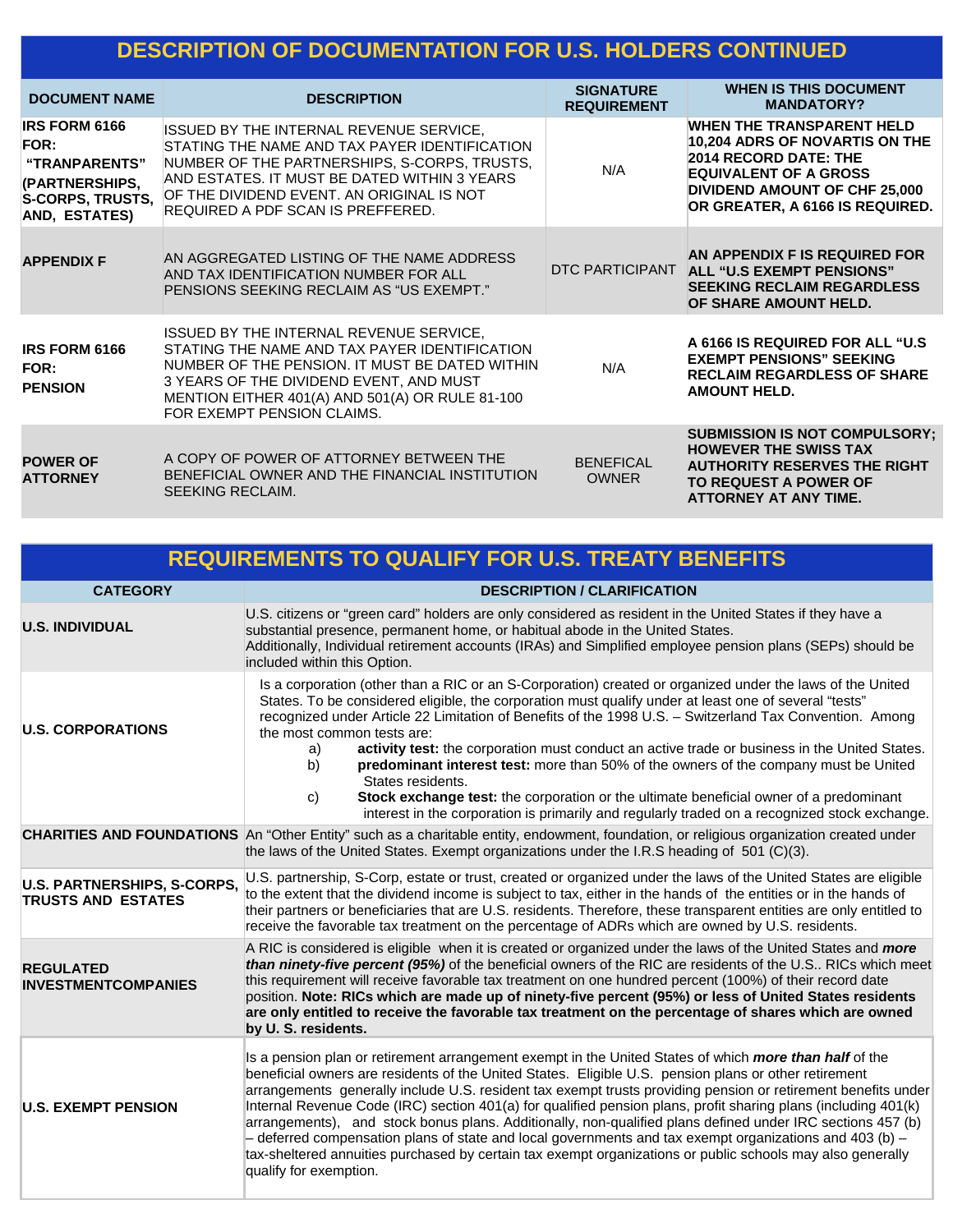## **LONG-FORM FOR NON-U.S. HOLDERS**

### **This notice does not contain templates or instruction for ADR holders with residence outside the United States.**

Please contact JPMorgan GlobeTax for full instruction with regards to all requirements, and the manner in which to file. For your convenience, below is s a listing of the required tax forms for the most commonly claimed countries. For a full listing of long form required tax forms please go to:

http://www.estv.admin.ch/verrechnungssteuer/dienstleistungen/00253/00626/index.html?lang=en

| <b>FOREIGN CLAIM FOR REFUND FORMS - FOUND ON TAX AUTHORITY'S WEBSITE</b> |                                     |                |                              |  |  |
|--------------------------------------------------------------------------|-------------------------------------|----------------|------------------------------|--|--|
| FORM#                                                                    | <b>RESIDENCY</b>                    | FORM#          | <b>RESIDENCY</b>             |  |  |
| <b>FORM 60</b>                                                           | <b>COUNTRY WITHOUT OWN FORM</b>     | <b>FORM 91</b> | <b>IRELAND</b>               |  |  |
| <b>FORM 79</b>                                                           | <b>LUXEMBOURG</b>                   | <b>FORM 92</b> | <b>SOUTH AFRICA</b>          |  |  |
| FORM 80                                                                  | <b>SWEDEN</b>                       | <b>FORM 93</b> | <b>JAPAN</b>                 |  |  |
| <b>FORM 81</b>                                                           | <b>NETHERLANDS</b>                  | <b>FORM 94</b> | <b>PORTUGAL</b>              |  |  |
| FORM 83                                                                  | <b>FRANCE</b>                       | FORM 95        | <b>ITALY</b>                 |  |  |
| *FORM 83a                                                                | ATTACHMENT FOR FRENCH INV. TRUSTS   | FORM 96        | <b>CANADA</b>                |  |  |
| <b>FORM 84</b>                                                           | <b>AUSTRIA</b>                      | *FORM 96a      | ATTACHMENT FOR CANADIAN      |  |  |
| <b>FORM 85</b>                                                           | <b>GERMANY</b>                      |                | <b>INVESTMENT FUNDS</b>      |  |  |
| FORM 86                                                                  | UNITED KINGDOM                      | <b>FORM 97</b> | <b>BELGIUM</b>               |  |  |
| <b>FORM 87</b>                                                           | <b>NORWAY</b>                       | <b>FORM 98</b> | <b>AUSTRALIA</b>             |  |  |
| *FORM 87a                                                                | ATTACHMENT FOR NORWEGIAN BOND FUNDS | FORM 98a       | ATTACHMENT FOR AUSTRALIAN    |  |  |
| <b>FORM 88</b>                                                           | <b>FINLAND</b>                      |                | <b>RESIDENT TRUST ESTATE</b> |  |  |
| <b>FORM 89</b>                                                           | <b>DENMARK</b>                      |                |                              |  |  |
| *FORM 89a                                                                | ATTACHMENT FOR DANISH INV. FUNDS    |                |                              |  |  |
| FORM 90                                                                  | <b>SPAIN</b>                        |                |                              |  |  |

## **CONTACT DETAILS: SWISS ADR TAX RECLAIMS**

| <b>PRIMARY CONTACT</b> | <b>GINA GIANNOU</b>             |
|------------------------|---------------------------------|
| DOMESTIC PHONE (U.S.)  | 1-800-929-5484                  |
| DOMESTIC FAX (U.S.)    | 1-800-929-9986                  |
| INTERNATIONAL PHONE    | 1-212-747-9100                  |
| INTERNATIONAL FAX      | 1-212-747-0029                  |
| EMAIL ADDRESS          | GINA GIANNOU@GLOBETAX.COM       |
| <b>COMPANY</b>         | JPMORGAN / GLOBETAX             |
| STREET ADDRESS         | 90 BROAD STREET, 16TH FLOOR     |
| CITY/STATE/ZIP         | NEW YORK, NY 10004              |
| ADDITIONAL CONTACTS    | APRIL RICHLAND / ANDREW DEXTER, |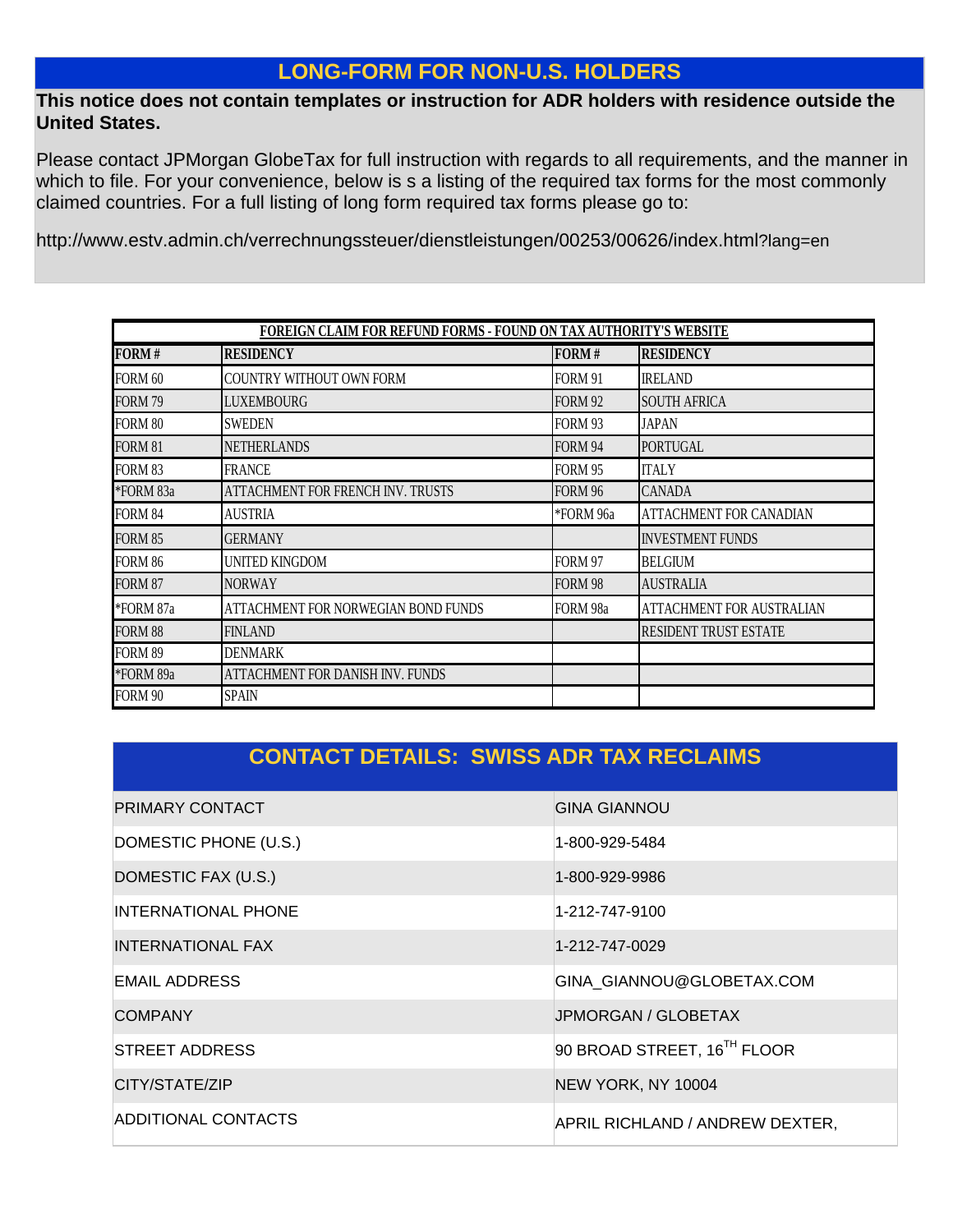JPMORGAN offers ESP powered by GlobeTax, which allows for the secure and simplified transfer of beneficial owner level data from the Participant to JPMORGAN and creates applicable documentation on the Participants behalf. These claims should be submitted through the following website:

https://www.globetaxesp.com

Please contact Gina Giannou at 1-800-929-5484 or via email at Gina Giannou@globetax.com if you have any questions about this process.

Please note that the aggregate shareholder listings uploaded into the ESP system must match the total shares elected under your DTC participant number for each category/bucket/entity type elected via DTCC's EDS election portal. GlobeTax ESP will prompt users to a the drop down menu to upload each U.S. entity type in GlobeTax ESP. The correct ESP menu portal categories as they correspond to DTC election categories in the U.S. At-Source/Quick election category are as follows:

|                    | EDS ELECTION CATEGORY GLOBETAX ESP DROP DOWN MENU CATEGORY |
|--------------------|------------------------------------------------------------|
| <b>INDIVIDUALS</b> | 20% CLAIM (EXCEPT TRANSPARENT ENTITIES AND RICS)           |
| <b>CORPS</b>       | 20% CLAIM (EXCEPT TRANSPARENT ENTITIES AND RICS)           |
| <b>OTHER</b>       | <b>20% CLAIM (EXCEPT TRANSPARENT ENTITIES AND RICS)</b>    |
| <b>TRANSPARENT</b> | <b>20% CLAIM TRANSPARENT ENTITIES</b>                      |
| <b>RICS</b>        | 20% CLAIM (RICS)                                           |
| <b>PENS</b>        | <b>35% CLAIM (PENSIONS)</b>                                |

This system is available for At-Source/Quick, Long-Form Non-U.S., and Long-Form U.S. claims.

**BE ADVISED THAT THE SWISS FEDERAL TAX ADMINISTRATION MAY CHOOSE TO ASK FOR FURTHER INFORMATION WITHIN 3 YEARS OF A DIVIDEND EVENT. BY ELECTING SHARES AT A FAVORABLE TREATY RATE OVER DTC'S EDS, YOU AGREE TO COMPLY WITH ANY REQUESTS MADE BY THE TAX AUTHORITY. REQUESTS FOR FURTHER INFORMATION MAY INCLUDE, BUT ARE NOT LIMITED TO, FULL OWNERSHIP DISCLOSURE AND A TRANSACTION HISTORY.** 

**WHEN TRANSPARENT ENTITIES SUCH AS PARTNERSHIPS ARE AUDITED THE SWISS FEDERAL TAX ADMINISTRATION MAY REQUIRE SELECTED IRS FORM 6166S FOR PARTNERS WHO ARE RECEIVING GREATER THAN A SPECIFIED REFUND AMOUNT AS DETERMINED BY THE SWISS FEDERAL TAX ADMINISTRATION ON AN ISSUE BY ISSUE BASIS.** 

*WARNING AND DISCLAIMER:*

**THE INFORMATION AND DATA CONTAINED IN THIS NOTICE IS BASED ON INFORMATION OBTAINED FROM MULTIPLE SOURCES BELIEVED TO BE RELIABLE. HOWEVER, THE DEPOSITARY BANK AND ITS AGENTS DO NOT WARRANT OR GUARANTEE THE ACCURACY OR COMPLETENESS OF, NOR UNDERTAKE TO UPDATE OR AMEND THIS INFORMATION OR DATA. WE AND OUR AGENTS EXPRESSLY DISCLAIM ANY LIABILITY WHATSOEVER FOR ANY LOSS HOWSOEVER ARISING FROM OR IN RELIANCE UPON ANY OF THIS INFORMATION OR DATA. THE INOFORMATION CONTAINED IN THIS NOTICE IS SUBJECT TO CHANGE AND SUBJECT TO DISCRETION AND/OR PRE-EMPTION BY LOCAL MARKET RULES, PRACTICES OR ACTIONS TAKEN BY NON-US AGENTS OR TAX AUTHORITIES. DEADLINES OFTEN DIFFER FROM STATUATORY DEADLINES. YOU SHOULD FILE CLAIMS AS SOON AS POSSIBLE, AND AT LEAST SIX MONTHS PRIOR TO THE SPECIFIED DEADLINE.**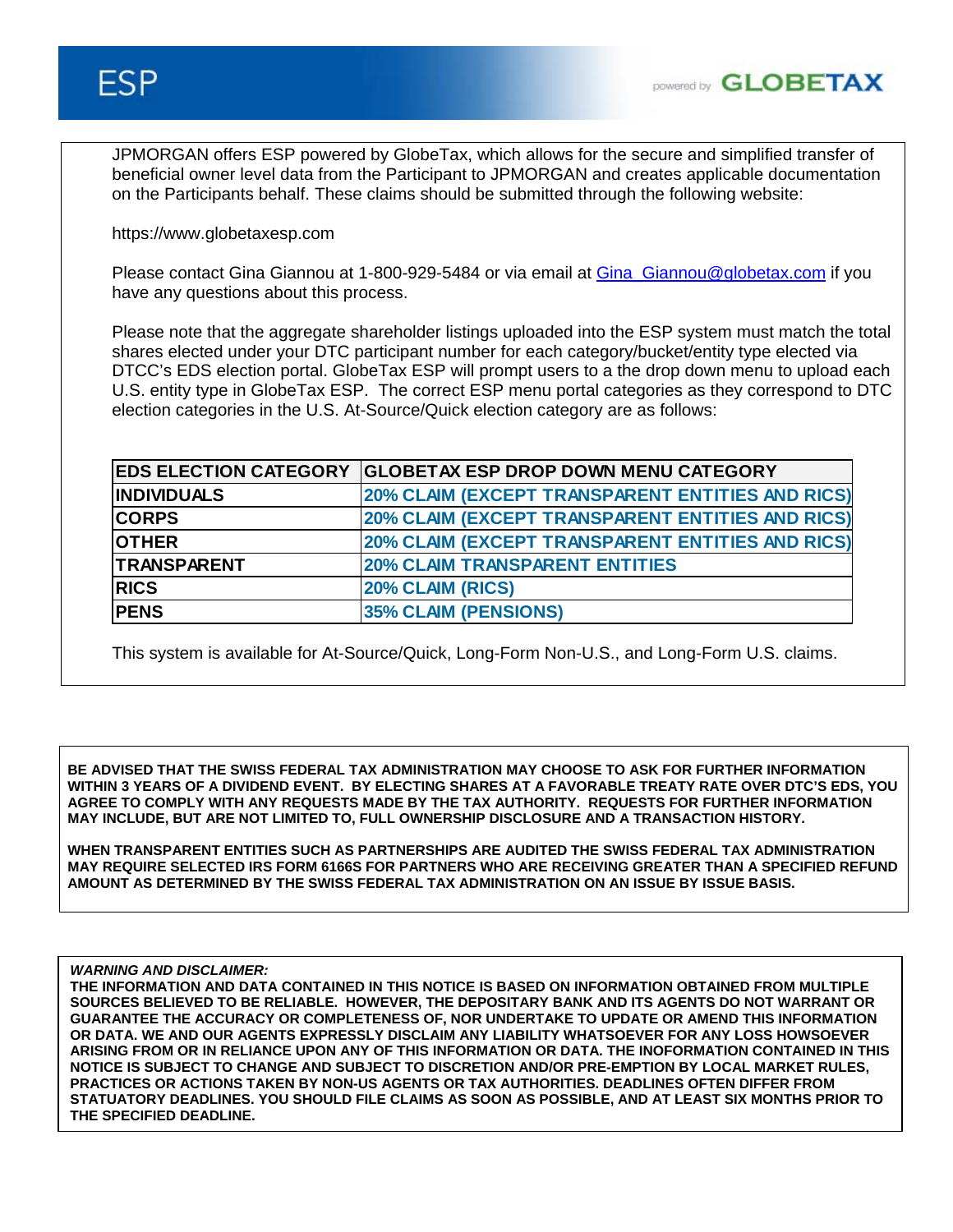#### **APPENDIX A-U.S. INDIVIDUALS ONLY**

#### *< Your company letterhead >*

To: JP Morgan./Globe Tax Services 90 Broad Street (16th Floor) New York, New York 10004-2205 Phone: 1-800-929-5484 Fax: 1-800-929-9986

#### **Re: Withholding Certification for NOVARTIS AG , Cusip # 66987V109**

| I/We the undersigned         |                        | (contact name)         |
|------------------------------|------------------------|------------------------|
| authorized representative of |                        | (DTC Participant name) |
| holding shares at            | (DTC Participant Name) | (DTC PTS number)       |

of **NOVARTIS AG Cusip#** 66987V109 criming sequest that the upcoming

dividend payable to holders as of **APRIL 11, 2014** , receive the 15% dividend withholding tax under treaty.

| Name of Beneficial Owner   # Shares | <b>Tax ID Number</b> | U.S. Address Line 1   U.S. Address Line 2 |
|-------------------------------------|----------------------|-------------------------------------------|
|                                     |                      |                                           |
|                                     |                      |                                           |
|                                     |                      |                                           |
|                                     |                      |                                           |
|                                     |                      |                                           |
|                                     |                      |                                           |
|                                     |                      |                                           |
|                                     |                      |                                           |
|                                     |                      |                                           |
|                                     |                      |                                           |

I / We certify that to the best of my knowledge the above beneficial owners are eligible for the preferential rates as stated herein and I declare that I have performed all the necessary due diligence to satisfy myself as to the accuracy of the information submitted to me by these beneficial owners.

JPMorgan is not liable for failure to secure the refund and any funds erroneously received shall be immediately returned to JPMorgan, including any interest, additions to tax or penalties thereon. This is not tax advice. Please consult your tax advisor.

#### **All claims are subject to audit or any control deemed appropriate by the Swiss Tax Administration Incorrect claims could result in fines and/or penalties.**

**We hereby certify that we have the appropriate authorization (based on Powers of Attorney or the custodial/trust agreement) to claim on behalf of the beneficial owner listed above.**

Authorized Signature of Holder or Owner

TEL : EMAIL:

Print Name of Signatory

Position of Signatory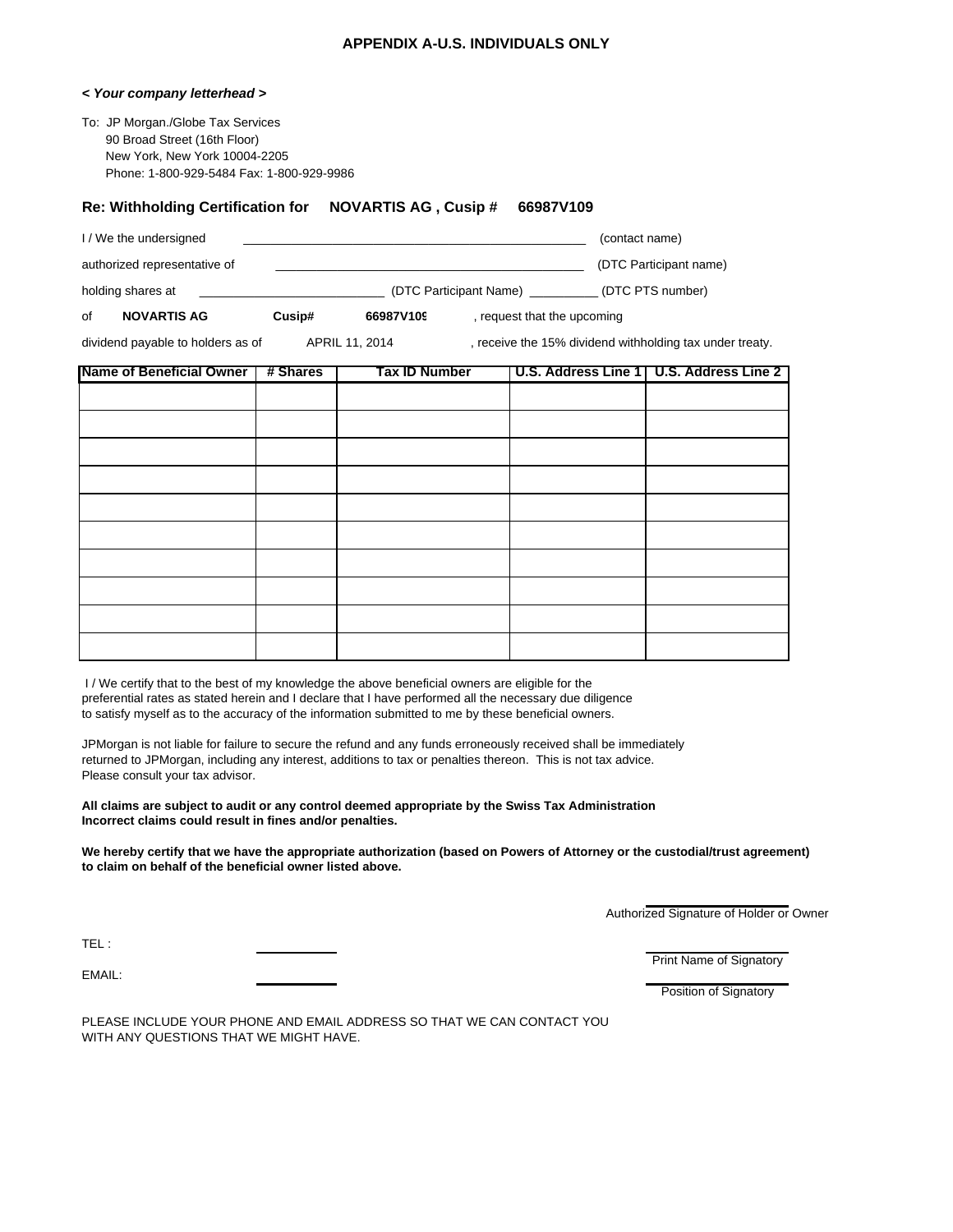#### *< Your company letterhead >*

To: JP Morgan./Globe Tax Services 90 Broad Street (16th Floor) New York, New York 10004-2205 Phone: 1-800-929-5484 Fax: 1-800-929-9986

#### **Re: Withholding Certification for NOVARTIS AG , Cusip # 66987V109**

| <b>NOVARTIS AG</b><br>οf     | Cusip# | 66987V109 | , request that the upcoming |                        |
|------------------------------|--------|-----------|-----------------------------|------------------------|
| holding shares at            |        |           | (DTC Participant Name)      | (DTC PTS number)       |
| authorized representative of |        |           |                             | (DTC Participant name) |
| I/We the undersigned         |        |           |                             | (contact name)         |

dividend payable to holders as of **APRIL 11, 2014** , receive the 15% dividend withholding tax under treaty.

| <b>Name of Beneficial Owner</b> |  | # Shares   Tax ID Number   U.S. Address Line 1 | U.S. Address Line 2 |
|---------------------------------|--|------------------------------------------------|---------------------|
|                                 |  |                                                |                     |
|                                 |  |                                                |                     |
|                                 |  |                                                |                     |
|                                 |  |                                                |                     |
|                                 |  |                                                |                     |
|                                 |  |                                                |                     |
|                                 |  |                                                |                     |
|                                 |  |                                                |                     |
|                                 |  |                                                |                     |
|                                 |  |                                                |                     |

 I / We certify that to the best of my knowledge the above beneficial owners are eligible for the preferential rates as stated herein and I declare that I have performed all the necessary due diligence to satisfy myself as to the accuracy of the information submitted to me by these beneficial owners.

JPMorgan is not liable for failure to secure the refund and any funds erroneously received shall be immediately returned to JPMorgan, including any interest, additions to tax or penalties thereon. This is not tax advice. Please consult your tax advisor.

**All claims are subject to audit or any control deemed appropriate by the Swiss Tax Administration. Incorrect claims could result in fines and/or penalties.**

**We hereby certify that we have the appropriate authorization (based on Powers of Attorney or the custodial/trust agreement), to claim on behalf of the beneficial owner listed above.**

Authorized Signature of Holder or Owner

TEL :

EMAIL:

Print Name of Signatory

Position of Signatory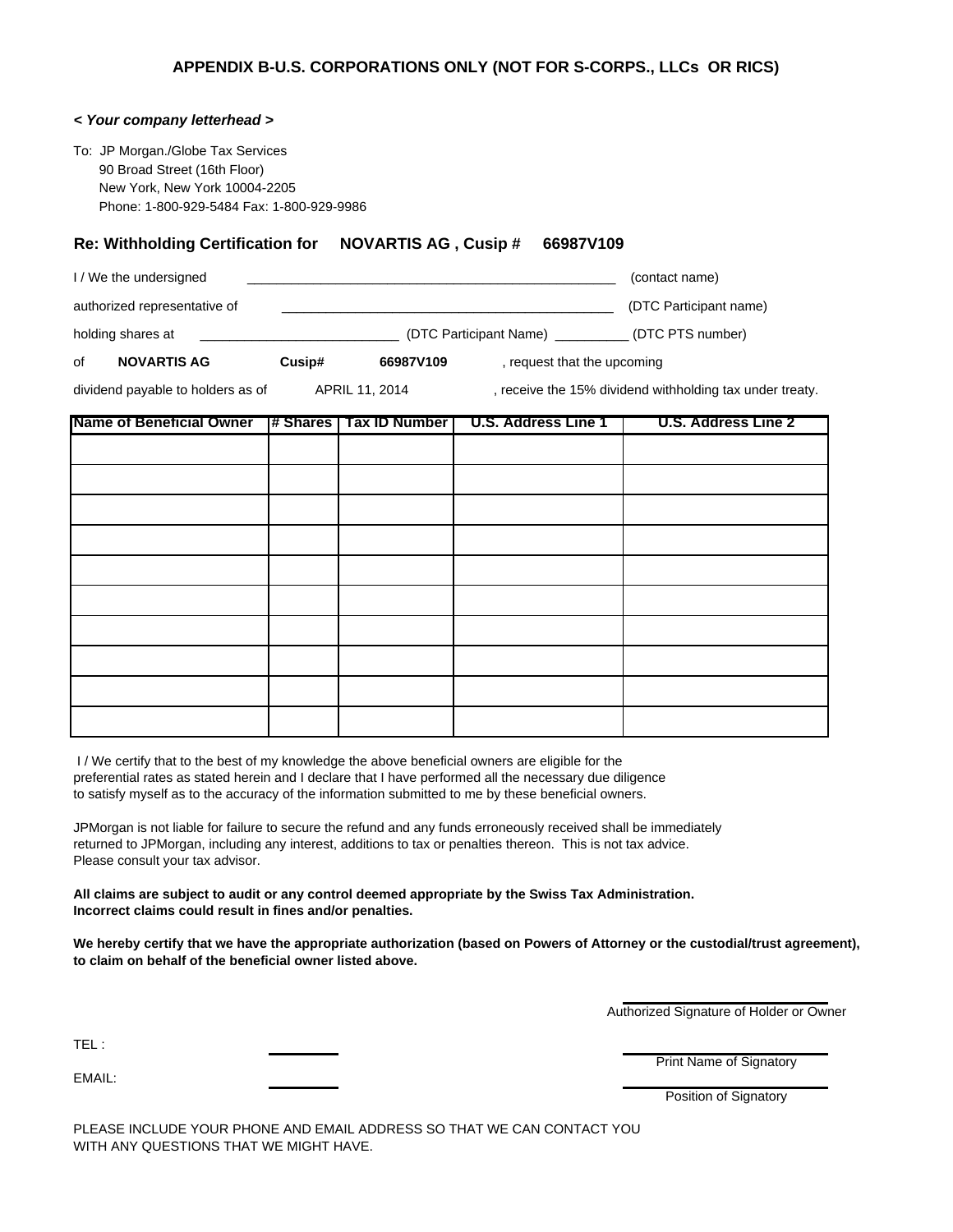#### **APPENDIX C-U.S. OTHER ENTITIES ONLY (CHARITIES, FOUNDATIONS AND PENSIONS RECEIVING LESS THAT 100,00 GROSS CHF WHICH LACK A FORM 6166)**

#### *< Your company letterhead >*

To: JP Morgan./Globe Tax Services 90 Broad Street (16th Floor) New York, New York 10004-2205 Phone: 1-800-929-5484 Fax: 1-800-929-9986

#### **Re: Withholding Certification for NOVARTIS AG , Cusip # 66987V109**

| I / We the undersigned       |                        | (contact name)         |
|------------------------------|------------------------|------------------------|
| authorized representative of |                        | (DTC Participant name) |
| holding shares at            | (DTC Participant Name) | (DTC PTS number)       |

of **NOVARTIS AG Cusip# 66987V109** , request that the upcoming

dividend payable to holders as of **APRIL 11, 2014** , receive the 15% dividend withholding tax under treaty.

| <b>Name of Beneficial Owner</b> |  | # Shares   Tax ID Number   U.S. Address Line 1 | U.S. Address Line 2 |
|---------------------------------|--|------------------------------------------------|---------------------|
|                                 |  |                                                |                     |
|                                 |  |                                                |                     |
|                                 |  |                                                |                     |
|                                 |  |                                                |                     |
|                                 |  |                                                |                     |
|                                 |  |                                                |                     |
|                                 |  |                                                |                     |
|                                 |  |                                                |                     |
|                                 |  |                                                |                     |
|                                 |  |                                                |                     |

 I / We certify that to the best of my knowledge the above beneficial owners are eligible for the preferential rates as stated herein and I declare that I have performed all the necessary due diligence to satisfy myself as to the accuracy of the information submitted to me by these beneficial owners.

JPMorgan is not liable for failure to secure the refund and any funds erroneously received shall be immediately returned to JPMorgan, including any interest, additions to tax or penalties thereon. This is not tax advice. Please consult your tax advisor.

**All claims are subject to audit or any control deemed appropriate by the Swiss Tax Administration. Incorrect claims could result in fines and/or penalties.**

**We hereby certify that we have the appropriate authorization (based on Powers of Attorney or the custodial/trust agreement), to claim on behalf of the beneficial owner listed above.**

Authorized Signature of Holder or Owner

TEL :

EMAIL:

Print Name of Signatory

Position of Signatory

PLEASE INCLUDE YOUR PHONE AND EMAIL ADDRESS SO THAT WE CAN CONTACT YOU WITH ANY QUESTIONS THAT WE MIGHT HAVE. PLEASE INCLUDE YOUR PHONE AND FAX NUMBER SO THAT WE CAN CONTACT YOU WITH ANY QUESTIONS THAT WE MIGHT HAVE.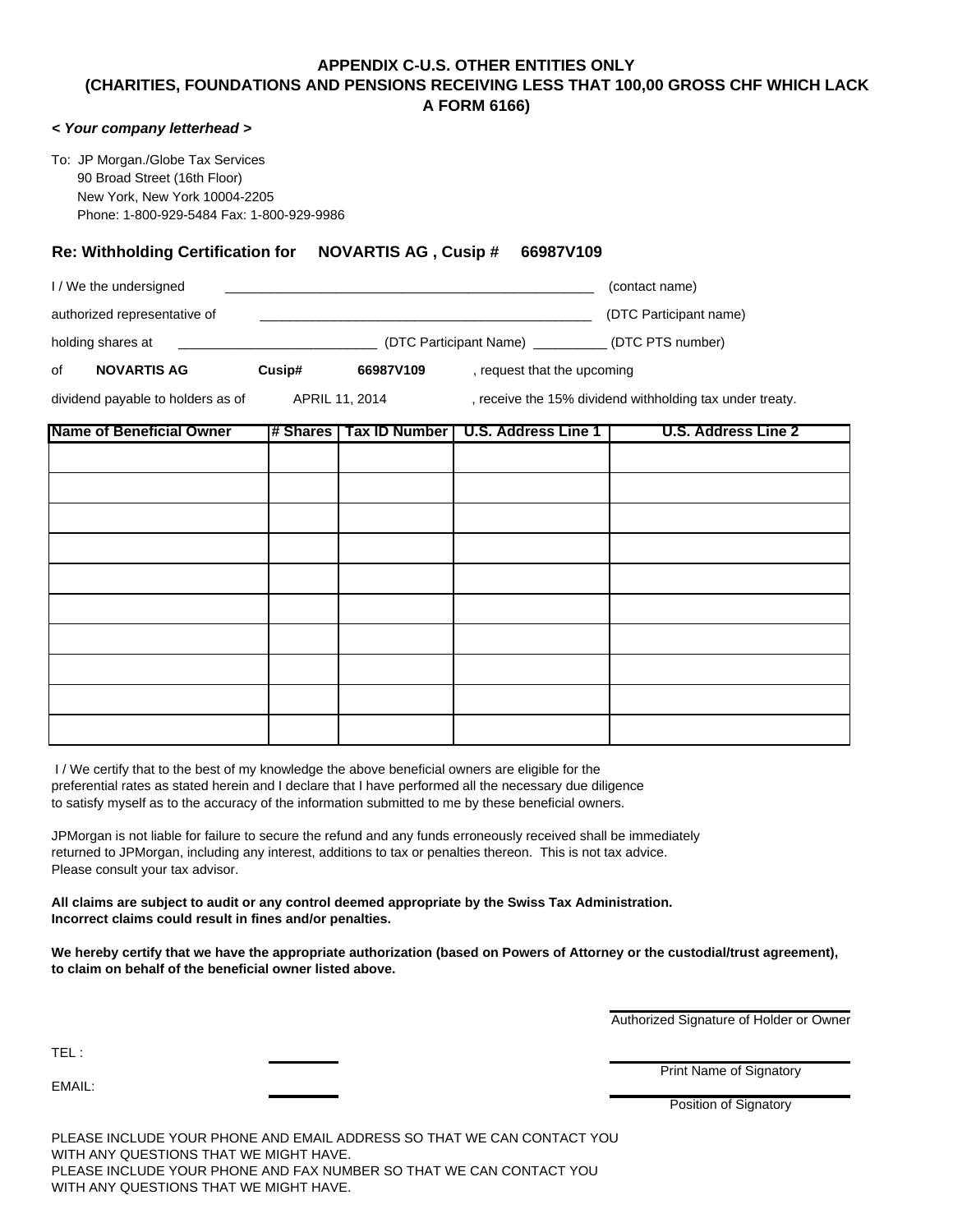#### **APPENDIX D-U.S. FAVORABLE RICS ONLY**

#### *< Your company letterhead >*

To: JP Morgan./Globe Tax Services 90 Broad Street (16th Floor) New York, New York 10004-2205 Phone: 1-800-929-5484 Fax: 1-800-929-9986

#### **Re: Withholding Certification for NOVARTIS AG , Cusip # 66987V109**

|    | I/We the undersigned         |        |                        |                             | (contact name)         |
|----|------------------------------|--------|------------------------|-----------------------------|------------------------|
|    | authorized representative of |        |                        |                             | (DTC Participant name) |
|    | holding shares at            |        | (DTC Participant Name) |                             | (DTC PTS number)       |
| of | <b>NOVARTIS AG</b>           | Cusip# | 66987V109              | , request that the upcoming |                        |

dividend payable to holders as of **APRIL 11, 2014**, receive the 15% dividend withholding tax under treaty.

| <b>Name of Beneficial Owner</b> |  | # Shares   Tax ID Number   U.S. Address Line 1 | U.S. Address Line 2 |
|---------------------------------|--|------------------------------------------------|---------------------|
|                                 |  |                                                |                     |
|                                 |  |                                                |                     |
|                                 |  |                                                |                     |
|                                 |  |                                                |                     |
|                                 |  |                                                |                     |
|                                 |  |                                                |                     |
|                                 |  |                                                |                     |
|                                 |  |                                                |                     |
|                                 |  |                                                |                     |
|                                 |  |                                                |                     |

 I / We certify that to the best of my knowledge the above beneficial owners are eligible for the preferential rates as stated herein and I declare that I have performed all the necessary due diligence to satisfy myself as to the accuracy of the information submitted to me by these beneficial owners.

JPMorgan is not liable for failure to secure the refund and any funds erroneously received shall be immediately returned to JPMorgan, including any interest, additions to tax or penalties thereon. This is not tax advice. Please consult your tax advisor.

**All claims are subject to audit or any control deemed appropriate by the Swiss Tax Administration. Incorrect claims could result in fines and/or penalties.**

**We hereby certify that we have the appropriate authorization (based on Powers of Attorney or the custodial/trust agreement), to claim on behalf of the beneficial owner listed above.**

TEL :

EMAIL:

Print Name of Signatory

Authorized Signature of Holder or Owner

Position of Signatory

PLEASE INCLUDE YOUR PHONE AND EMAIL ADDRESS SO THAT WE CAN CONTACT YOU WITH ANY QUESTIONS THAT WE MIGHT HAVE. PLEASE INCLUDE YOUR PHONE AND FAX NUMBER SO THAT WE CAN CONTACT YOU WITH ANY QUESTIONS THAT WE MIGHT HAVE.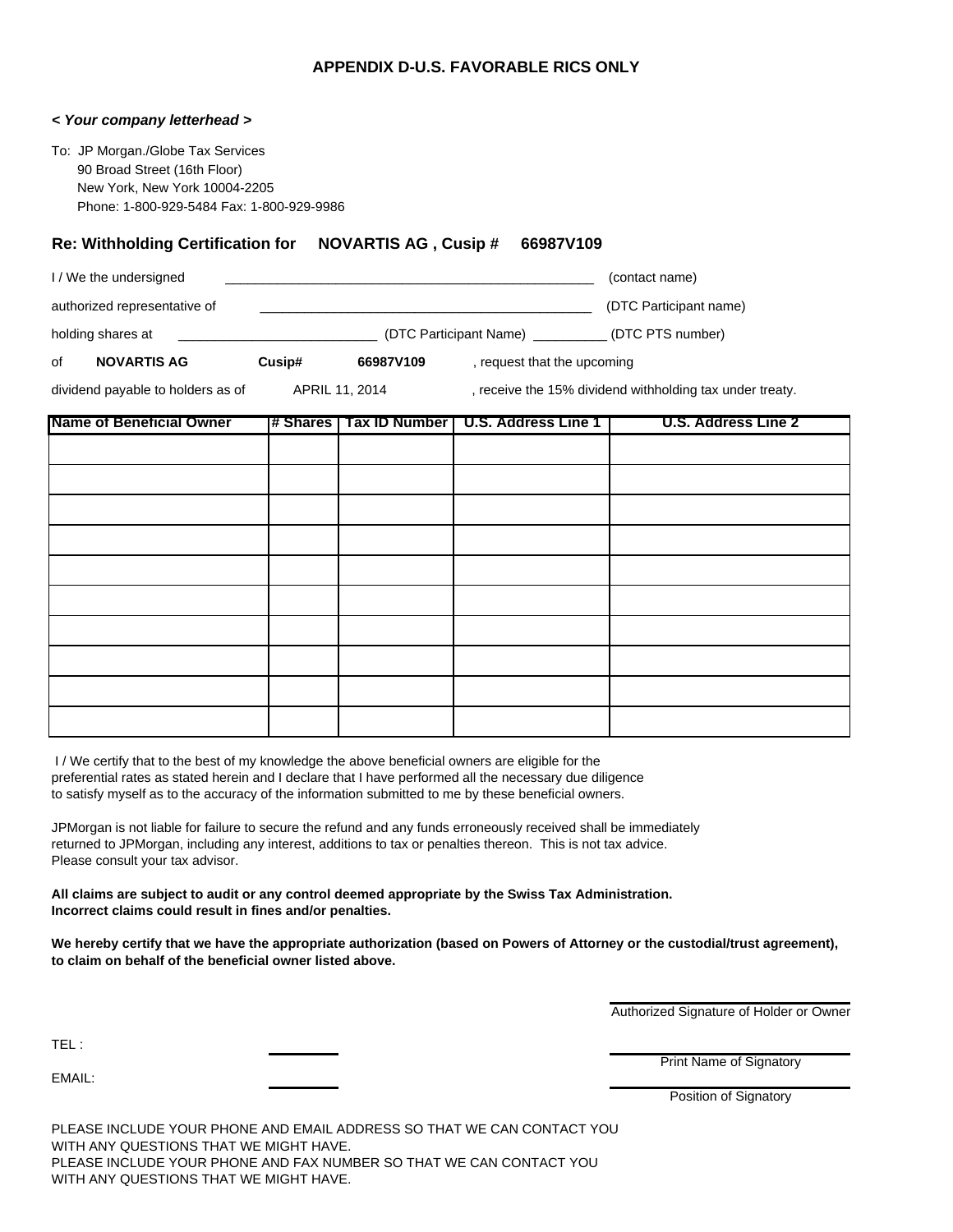#### **RIC SHAREHOLDER DISCLOSURE**

#### *FORM 82R*

#### **Re: Withholding Certification for Novartis AG , CUSIP# 66987V109**

|  | Name and Address of RIC: |  |
|--|--------------------------|--|
|  |                          |  |

#### **Questions to be answered by the claimant:**

1) As of the record date, were you eligible to file a U.S. tax return as a RIC?

2) Address of the competent Internal Revenue Service Center:

3) RIC's last United States tax return Form << >>, relating to the year << >> was filed with this office.

4) RIC's taxpayer Identification Number:

| Declaration of ownership as of above indicated tax return:                       |       |                           |          |  |
|----------------------------------------------------------------------------------|-------|---------------------------|----------|--|
|                                                                                  | Total | $\mathsf{in} \mathcal{A}$ | $\ln \%$ |  |
| a) Number of share certificates issued by the RIC                                |       |                           |          |  |
| b) Number and percentage of share certificates held directly by investors        |       |                           |          |  |
| c) Number and percentage of share certificates held directly by U.S. residents   |       |                           |          |  |
| d) Number and percentage of share certificates held indirectly by investors      |       |                           |          |  |
| e) Number and percentage of share certificates held indirectly by U.S. residents |       |                           |          |  |
| (e.g., through brokers or other intermediary accounts; please attach an          |       |                           |          |  |
| explanation of the basis for treating indirect shareholders as U.S. residents):  |       |                           |          |  |
| f) Totals                                                                        |       |                           |          |  |

1) If percentage under b) is less than 50% please also provide information under d) and e)

2) Percentage under f) must be at least 95%

General remark: The term << U.S. Residents>> means any person who is liable to tax by reason of domicile, residence, place of management , place of incorporation, or any similar nature. United States citizens or aliens lawfully admitted for permanent residence (green card holders) shall be considered to be a resident of the United States only if such person has a substantial presence, permenent home or habitual abode in the United States.

I / We certify that to the best of my knowledge the above beneficial owners are eligible for the preferential rates as stated herein and I declare that I have performed all the necessary due diligence to satisfy myself as to the accuracy of the information submitted to me by these beneficial owners.

JPMorgan is not liable for failure to secure the refund and any funds erroneously received shall be immediately returned to JPMorgan, including any interest, additions to tax or penalties thereon. This is not tax advice. Please consult your tax advisor.

#### **All claims are subject to audit or any control deemed appropriate by the Swiss Tax Administration. Incorrect claims could result in fines and/or penalties.**

#### **We hereby certify that we have the appropriate authorization (based on Powers of Attorney or the custodial/trust agreement), to claim on behalf of the beneficial owner listed above.**

Authorized Signature of Holder or Owner

Print Name of Signatory

TEL : Position of Signatory **Properties and Contract Contract Contract Contract Contract Contract Contract Contract Contract Contract Contract Contract Contract Contract Contract Contract Contract Contract Contract Contrac** 

EMAIL: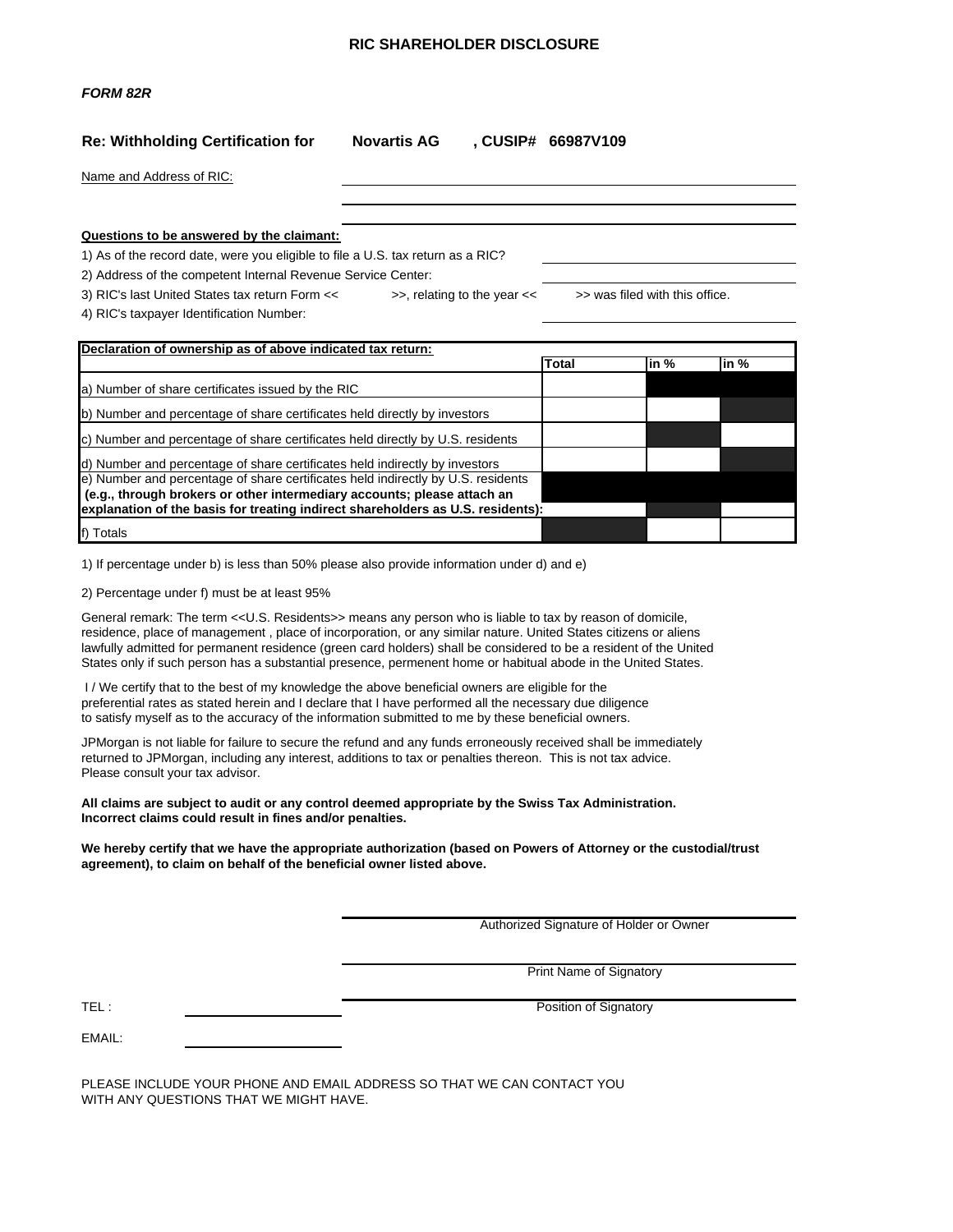#### **APPENDIX E: TRANSPARENT ENTITY BREAK DOWN**

*< Your company letterhead >*

To: JP Morgan./Globe Tax Services 90 Broad Street (16th Floor) New York, New York 10004-2205 Phone: 1-800-929-5484 Fax: 1-800-929-9986

#### **Re: Withholding Certification for NOVARTIS AG , Cusip # 66987V109**

|    | .                            |        | 1.7.7.1.1.7.2.1.1 |                           |                        |
|----|------------------------------|--------|-------------------|---------------------------|------------------------|
| of | <b>NOVARTIS AG</b>           | Cusip# | 66987V109         | request that the upcoming |                        |
|    | holding shares at            |        |                   | (DTC Participant Name)    | (DTC PTS number)       |
|    | authorized representative of |        |                   |                           | (DTC Participant name) |
|    | I/We the undersigned         |        |                   |                           | (contact name)         |

dividend payable to holders as of **APRIL 11, 2014**, receive the 15% dividend withholding tax under treaty.

| <b>NAME OF ENTITY</b> | <b>NAME OF UNDERLYING</b><br><b>HOLDER</b> | <b>TAX ID</b><br><b>(UNDERLYING</b><br>HOLDER) | <b>U.S. ADDRESS LINE 1</b> | <b>U.S. ADDRESS LINE 2</b> | # SHARES | $%$ OF<br><b>SHARES</b><br><b>HELD BY</b><br><b>ENTITY</b> |
|-----------------------|--------------------------------------------|------------------------------------------------|----------------------------|----------------------------|----------|------------------------------------------------------------|
|                       |                                            |                                                |                            |                            |          |                                                            |
|                       |                                            |                                                |                            |                            |          |                                                            |
|                       |                                            |                                                |                            |                            |          |                                                            |
|                       |                                            |                                                |                            |                            |          |                                                            |
|                       |                                            |                                                |                            |                            |          |                                                            |
|                       |                                            |                                                |                            |                            |          |                                                            |
|                       |                                            |                                                |                            |                            |          |                                                            |
|                       |                                            |                                                |                            |                            |          |                                                            |
|                       |                                            |                                                |                            |                            |          |                                                            |

 I / We certify that to the best of my knowledge the above beneficial owners are eligible for the preferential rates as stated herein and I declare that I have performed all the necessary due diligence to satisfy myself as to the accuracy of the information submitted to me by these beneficial owners.

JPMorgan is not liable for failure to secure the refund and any funds erroneously received shall be immediately returned to JPMorgan, including any interest, additions to tax or penalties thereon. This is not tax advice. Please consult your tax advisor.

**All claims are subject to audit or any control deemed appropriate by the Swiss Tax Administration. Incorrect claims could result in fines and/or penalties.**

**We hereby certify that we have the appropriate authorization (based on Powers of Attorney or the custodial/trust agreement), to claim on behalf of the beneficial owner listed above.**

Authorized Signature of Holder or Owner

TEL :

EMAIL:

Print Name of Signatory

Position of Signatory